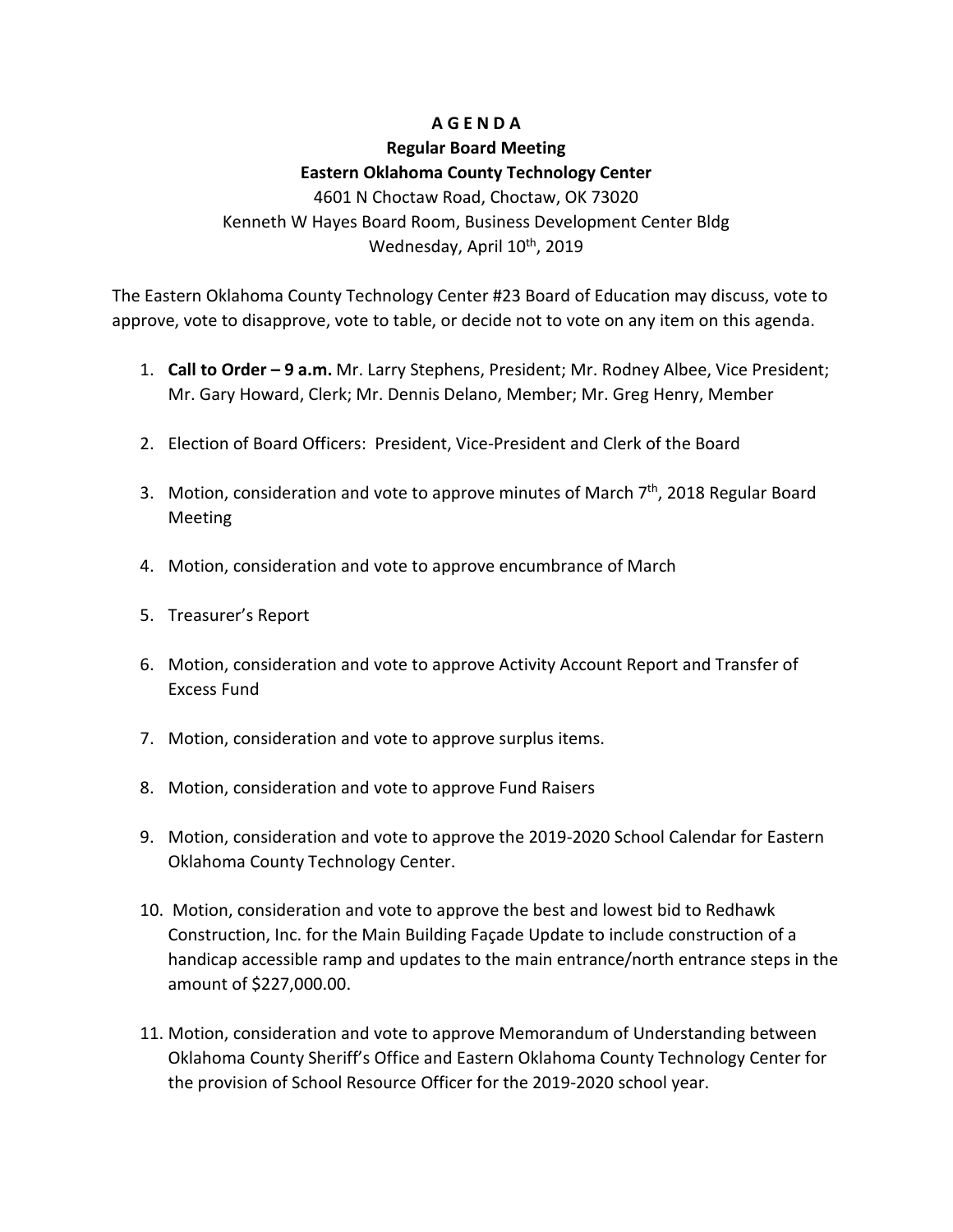- 12. New Business: In accordance with *Okla. Stat. tit. 25, §311(A)(9)*, "new business" means any matter not known about or which could not have been reasonably foreseen prior to the time of posting of the agenda.
- 13. Superintendent's report

Proposed Executive Session for the purpose of discussing the following so the board can return to open session and take action pursuant to Executive Session Authority: *Okla. Stat. tit. 25, §307(B)(1),(3) and (7).* The following items are proposed for discussion during the Executive Session:

- a. New Employment as listed on Personnel Report
- b. Re-Employment of Certified Personnel as listed on Personnel Report for school year 2019-2020
- 14. Motion and vote to convene in Executive Session
- 15. Motion and vote to return to Open Session
- 16. Board President's Statement of Executive Session Minutes
- 17. Motion, consideration and vote to approve, disapprove or table the following:
	- a. New Employments as listed on Personnel Report
	- b. Re-Employment of Certified Personnel as listed on Personnel Report for school year 2019-2020
- 18. Board Comments
- 19. Motion and vote for approval to Adjourn

Agenda Posted: Friday, April 5<sup>th</sup>, 2019 by 4 o'clock p.m. Front door of Business Development Center Building

Posted by:

Minutes Clerk

The next Regular meeting of the Board is: Wednesday, May 8<sup>th</sup>, 2019 9:00 a.m. Kenneth W Hayes Board Room